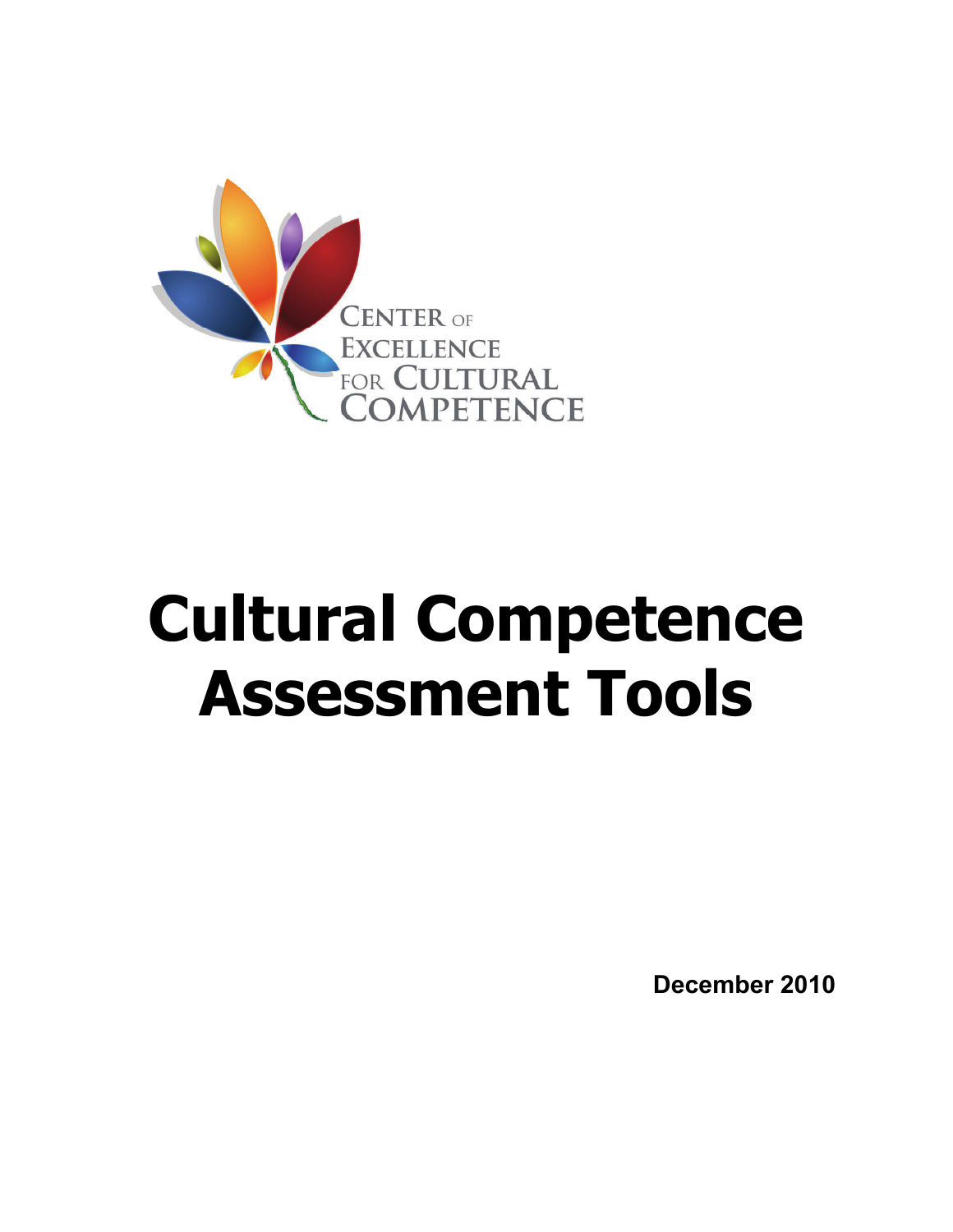

 **The New York State Center of Excellence for Cultural Competence at New York State Psychiatric Institute** 





The NYSPI Center of Excellence for Cultural Competence is dedicated to the study and development of culturally and linguistically appropriate mental health services for people with serious mental illness throughout New York State. The Center is combining intervention, services, and communitybased participatory research to improve service availability, accessibility, and quality of care statewide.

**Contact us at:** www.nyspi.org/culturalcompetence  $\diamondsuit$  ccinfo@nyspi.cpmc.columbia.edu Tel.: (212) 543-5416  $\quad \bullet$  Fax: (212) 543-6500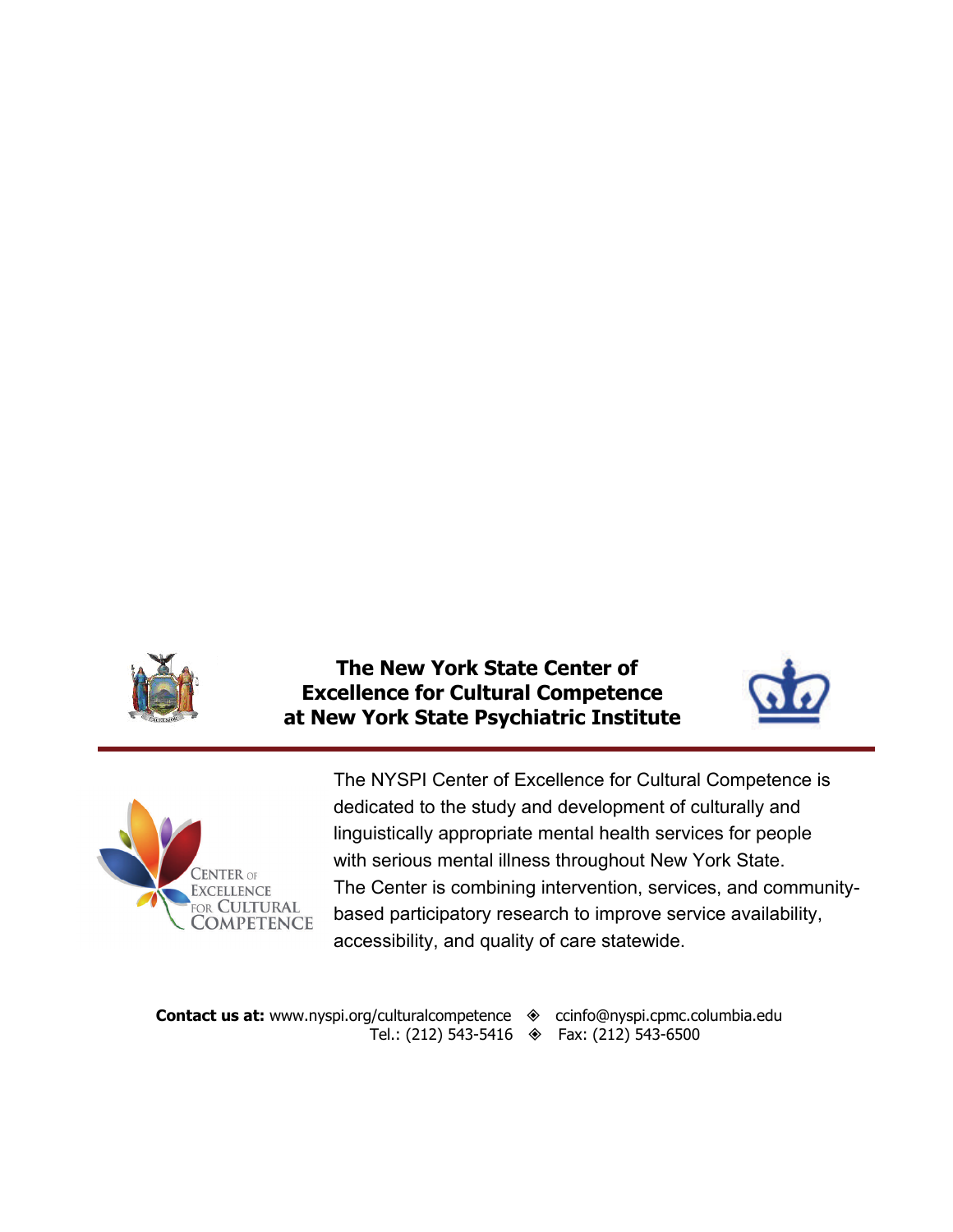### **Cultural Competence Assessment Tools**

As the population in the United States becomes increasingly culturally diverse, there is a growing need for social, health and mental health organizations to become more culturally competent. The following cultural competence assessment tools can assist organizations and providers in evaluating their level of cultural competence.

Electronic bibliographic database (e.g., MEDLINE, PubMed, PsychINFO, Ovid) searches were performed to locate scales. This search strategy was supplemented with manual searches of the reference sections of articles, books chapters, and government reports to identify overlooked instruments. Assessment tools were included if their reliability and validity had been evaluated and reported in a peer review publication.

| List of<br><b>Cultural</b><br><b>Competence</b><br><b>Assessment</b><br><b>Tools</b> | <b>I. Agency Level</b><br>• Checklist for the Examination of Cultural Competence in Social Service Agencies<br>• California Brief Multicultural Competence Scale<br>• Cultural Competence Assessment Scale<br>• Cultural Competence Self-Assessment<br>• Cultural Competence Self-Assessment Questionnaire<br>• Diversity Mission Evaluation Questionnaire<br>• Multicultural Competence in Student Affairs |
|--------------------------------------------------------------------------------------|-------------------------------------------------------------------------------------------------------------------------------------------------------------------------------------------------------------------------------------------------------------------------------------------------------------------------------------------------------------------------------------------------------------|
|                                                                                      | <b>II. Provider Level</b><br>• Cultural Self-Efficacy Scale<br>• Measuring Cultural Awareness in Nursing Students<br>• Multicultural Counseling Self-Efficacy Scale - Racial Diversity Form                                                                                                                                                                                                                 |
|                                                                                      | <b>III. Consumer/Client Level</b><br>• Client Cultural Competence Inventory<br>• Consumer-Based Cultural Competency Inventory                                                                                                                                                                                                                                                                               |
|                                                                                      | <b>IV. Medical School Curricula</b><br>• Tool for Assessing Cultural Competence Training for Curriculum Evaluation                                                                                                                                                                                                                                                                                          |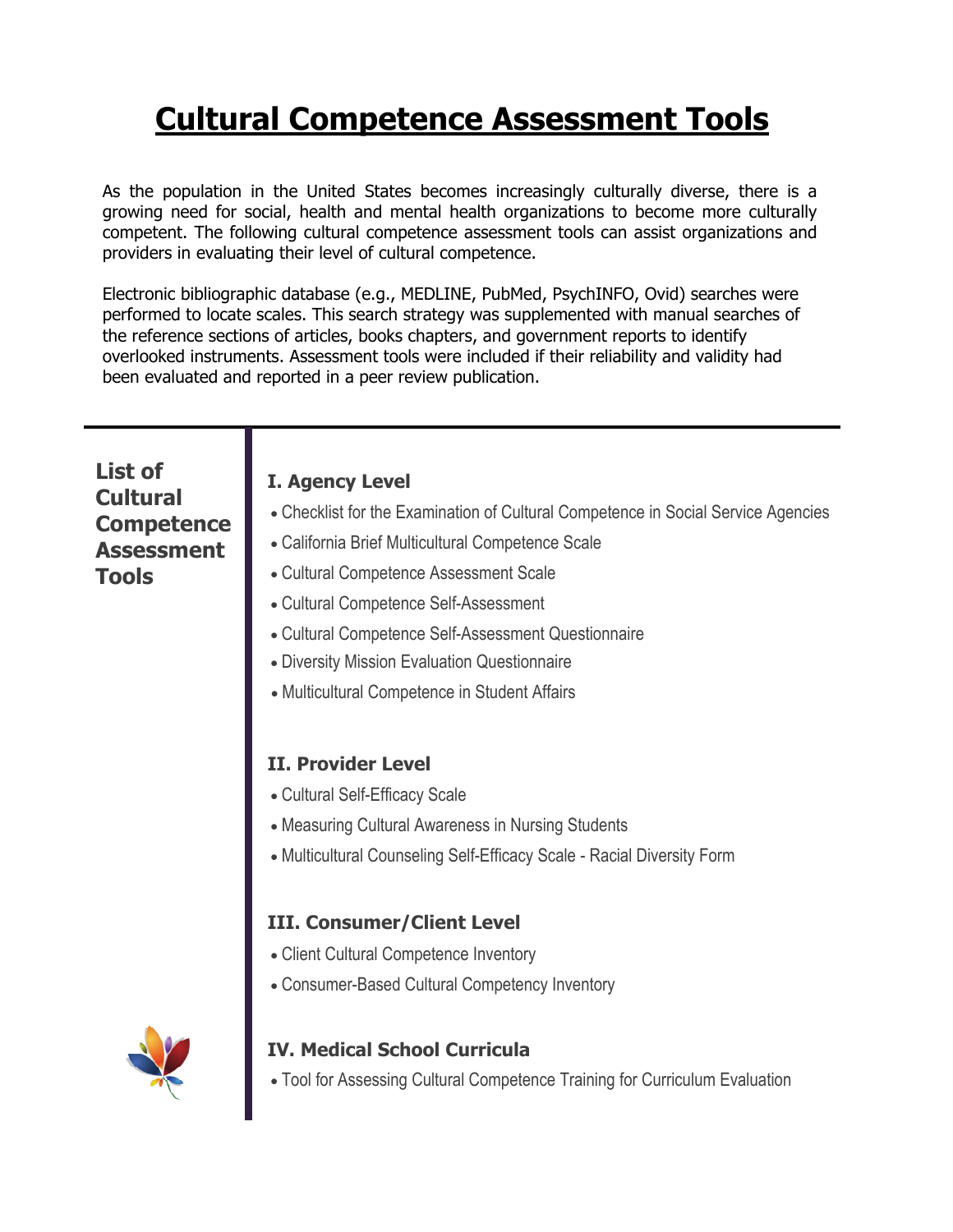## **Agency Level**

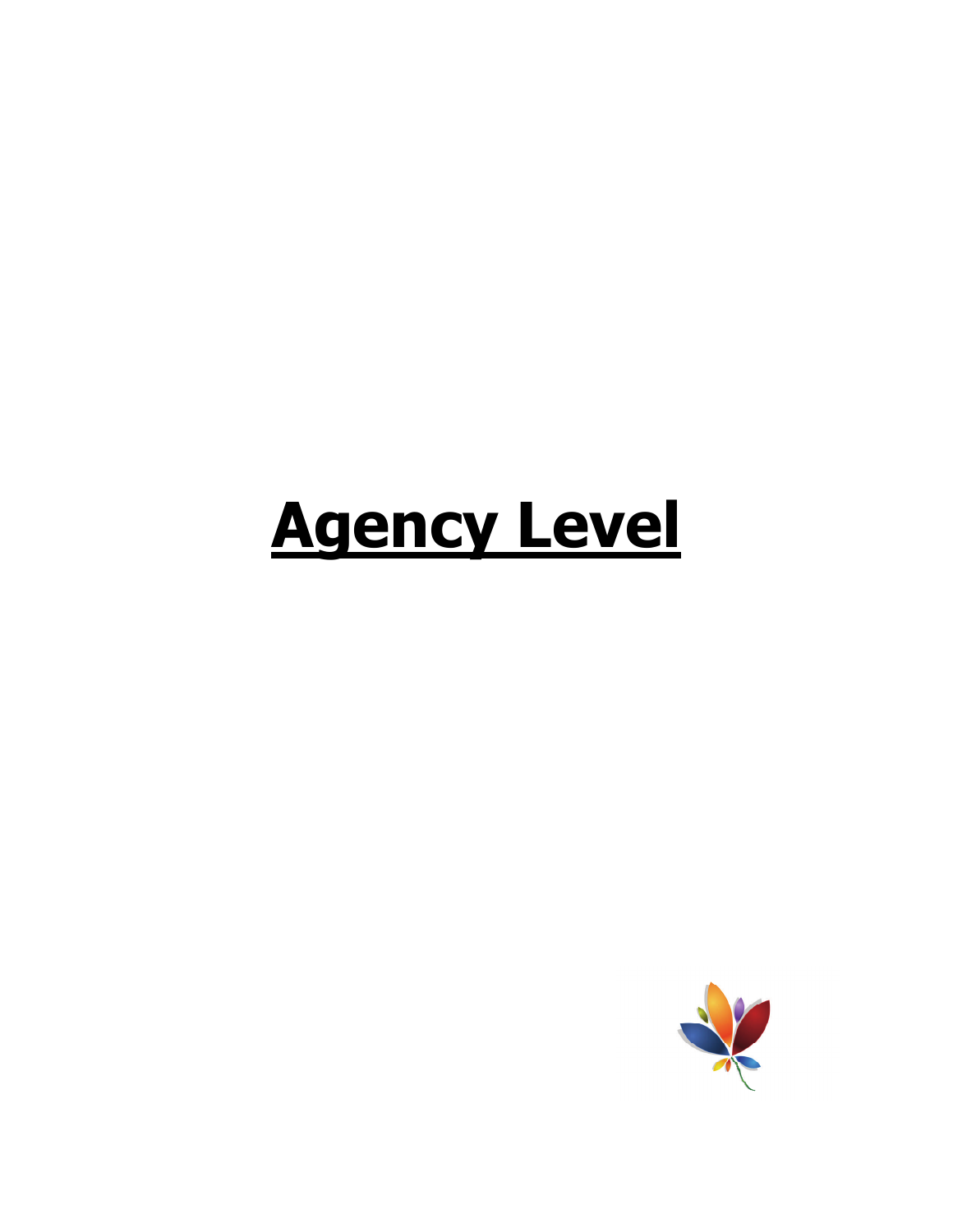**Checklist for the Examination of Cultural Competence in Social Service Agencies** 

**Reference(s)** 

Dana R. H., Behn, J. D., & Gonwa, T. (1992). A Checklist for the Examination of Cultural Competence in Social Service Agencies. Research on Social Work Practice, 2(2), 220-233.

**Purpose** To measure cultural competence at the agency/organizational level.

**Description** The checklist of cultural competence provides a tool for selfassessment of cultural competence at the agency level. This checklist can be used in preparation for training staff and administrators as well as for recruiting of staff. The checklist has 34 items subdivided in five clusters: 1) culturally competent practices as evidenced in staff selection, agency policy, and attitudes (8 items), 2) available services (15 items), 3) relationship to the ethnic community (7 items), 4) training (2 items), and 5) evaluation (2 items).

**Level of Assessment** Agency level.

**Administration** Policy Makers, Administrators, Staff.

**Scoring** Scoring is a sum of all items.

**Language of Instrument** English.

**Reliability** Inter-rater reliability reported.

**Validity** Concurrent validity reported.

**Availability** For information or to request a copy of the checklist contact:

> Richard H. Dana Portland State University Regional Research Institute for Human Services Graduate School of Social Work PO Box 751 Portland, OR 97207 Email: rdana@pdx.edu

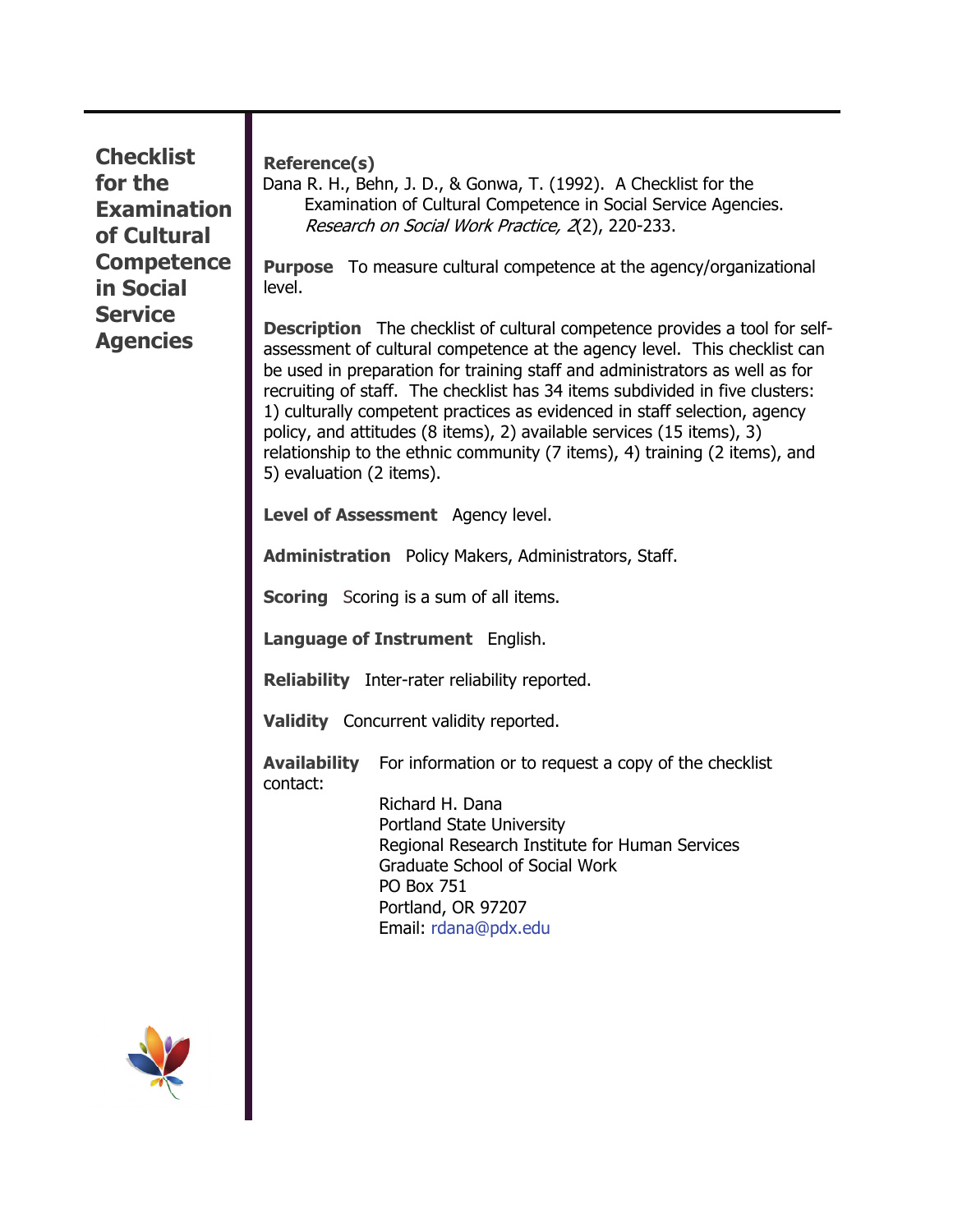#### **California Brief Multicultural Competence Scale**

**Reference(s)** 

Gamst, G., Dana, R., Der-Karabetian, A., Aragon, M., Arellano, L., Morrow, G., & Martenson, L. (2004). Cultural Competency Revised: The California Brief Multicultural Competence Scale. Measurement and Evaluation in Counseling and Development, 37, 163-183.

**Purpose** To measure cultural competence at the agency/clinical level.

**Description** Designed as a single instrument from several multicultural competency measurements and was developed for training programs. The scale contains 21 items subdivided in 4 subscales: cultural knowledge (5 items), cultural sensitivity (3 items), cultural awareness (6 items), and nonethnic skill (7 items). Items used a four point Likert scale ranging from 1= strongly disagree to 4= strongly agree and measures efficiency in treatment settings as well as knowledge, self-awareness, experience, and assessment ability.

**Level of Assessment** Organizational level.

**Administration** Clinicians within mental health care facilities.

**Scoring** Authors indicate that there is a user guide which contains scoring direction.

**Language of Instrument** English.

**Reliability** Internal consistency reported. The alpha for the four subscales were non-ethnic ability =.90, awareness of cultural barriers=.78, multicultural knowledge=.80, and sensitivity to consumers=.75.

**Validity** Construct validity reported.

**Availability** For information or to request a copy of the scale contact: Glenn Gamst Department of Psychology University of La Verne 1950 Third street La Verne, CA 91750 Email: [gamsig@ulv.edu](mailto:gamsig@ulv.edu)

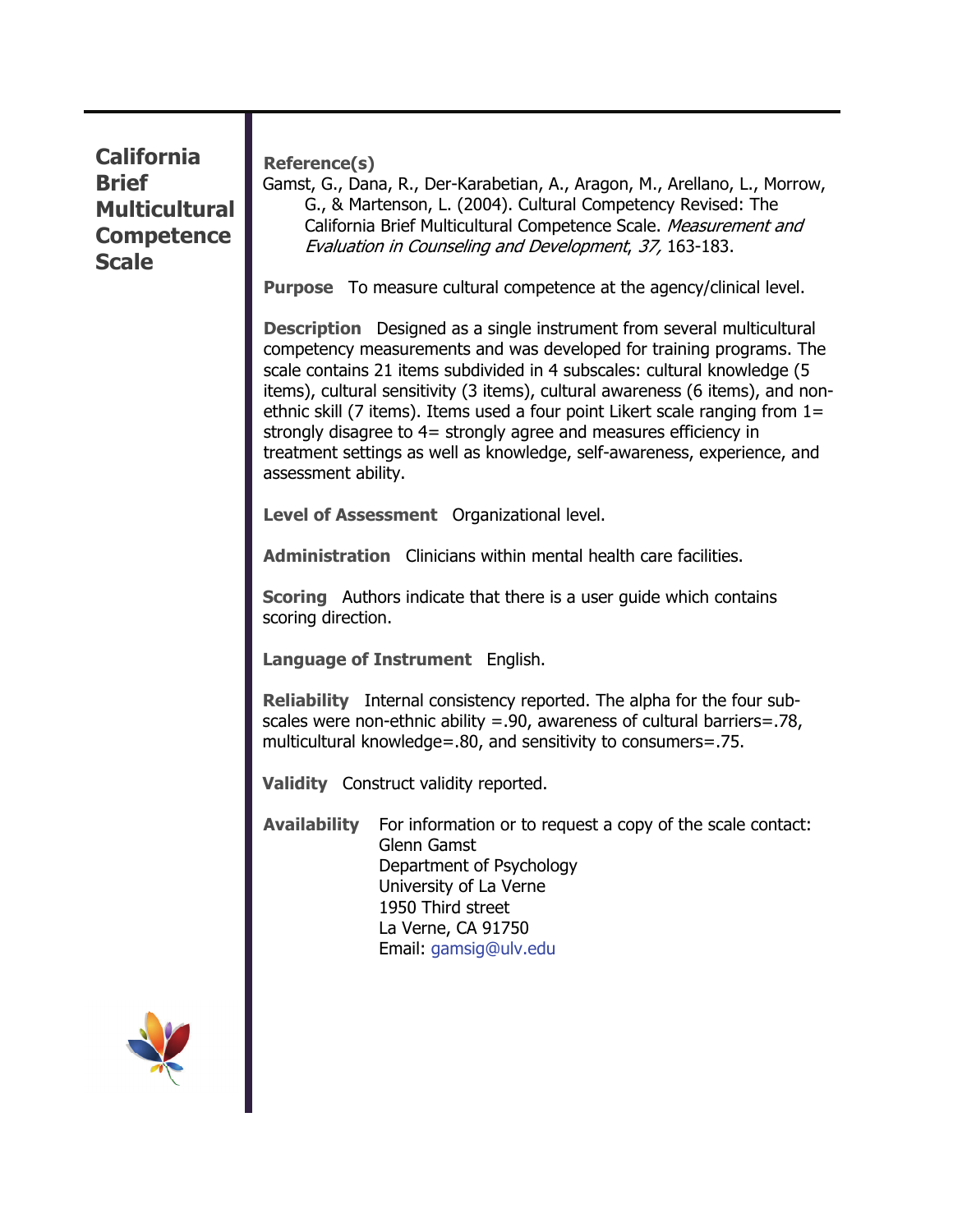#### **Cultural Competence Assessment Scale**

**Reference(s)** 

Siegel, C., Haugland, G. & Davis-Chambers, E. (2003). Performance measures and their benchmarks for assessing organizational cultural competency in behavioral health care service delivery. Administration and Policy in Mental Health and Mental Health Services Research, 31(2), 141-170.

Siegel, C., Davis-Chambers, E., Haugland, G., Bank, R., Aponte, C., & McCombs, H. (2000). Performance measures of cultural competency in mental health organizations. Administration and Policy in Mental Health and Mental Health Services Research, 28(2), 91-106.

**Purpose** To measure cultural competence at the agency level in order to improve access and retention in treatment of persons from diverse cultural groups.

**Description** The scale is applicable to an agency delivering behavioral health care in an outpatient treatment environment. It is intended to suggest ways an agency can become more culturally competent and can be used as an organizational self-assessment scale. It assesses cultural competence (CC) on 11 criteria: 1) agency's commitment to CC, 2) assessment of service needs, 3) cultural input into agency activities, 4) integration of CC committee or other group with responsibility for CC within agency, 5) training activities, 6) recruitment, hiring and retention of staff, 7) language capacity (LC): interpreters, 8) LC: bilingual staff, 9) LC: key forms, 10) LC: service descriptions and educational materials, and 11) assessment and adaptation of services.

**Level of Assessment** Agency level.

**Administration** Scale can be administered by staff knowledgeable in activities related to quality of care or a senior level person in Quality Assurance Department.

**Scoring** Score item by the rank of highest level achieved; a score of 1 indicates no activity on that criterion, a score of 5 indicates the benchmark standard. Items are added for a final score.

**Language of Instrument** English.

**Reliability** None reported.

**Validity** Face validity reported.

**Availability** For information or to request a copy of the scale contact:



 Gary Haugland Nathan Kline Institute 140 Old Orangeburg Road Orangeburg, New York 10962-1158 Tel.: 845-398-5478, Email: hauglan@nki.rfmh.org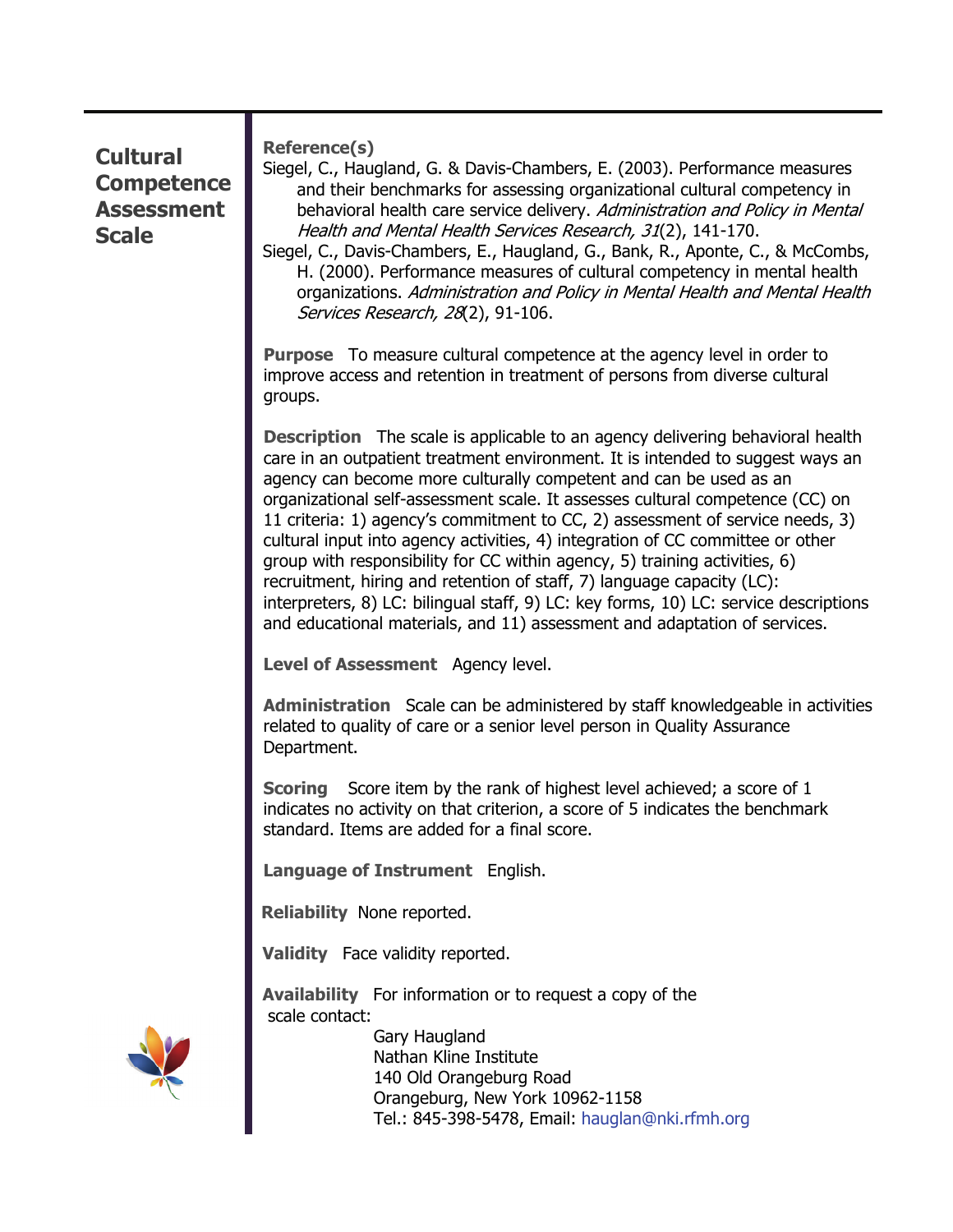| <b>Cultural</b><br><b>Competence</b><br>Self-<br><b>Assessment</b> | <b>Reference(s)</b><br>Andrulis, D. P. (1999). Cultural Competence Assessment of Practices,<br>Clinics and Health Care Facilities. In, E. J. Kramer, S. L. Ivey, & Y. Ying<br>(Eds.), Immigrant Women's Health, Problems and Solutions (pp.330-<br>335). San Francisco: Jossey Bass.                                                                                                                                                                                                                                                                                                                                                                                                                                                                                                                                        |
|--------------------------------------------------------------------|-----------------------------------------------------------------------------------------------------------------------------------------------------------------------------------------------------------------------------------------------------------------------------------------------------------------------------------------------------------------------------------------------------------------------------------------------------------------------------------------------------------------------------------------------------------------------------------------------------------------------------------------------------------------------------------------------------------------------------------------------------------------------------------------------------------------------------|
|                                                                    | <b>Purpose</b> To measure cultural competence at the health care<br>organizational/agency level.                                                                                                                                                                                                                                                                                                                                                                                                                                                                                                                                                                                                                                                                                                                            |
|                                                                    | <b>Description</b> The purpose of this scale is to help healthcare organizations<br>validate their understanding of the ethnic/cultural composition of its patient<br>and employee population. This scale helps identify the unique attributes of<br>a given cultural group to ensure access, appropriate treatment, and<br>effective communication between provider and patient. This instrument<br>includes a structured interview and a questionnaire. Both tools are<br>designed to be administered to multiple types of individuals within an<br>agency (e.g. management, clinicians, advocates, patients). The interview<br>contains 17 open-ended questions and the questionnaire contains 115<br>questions, including several questions with Likert type scales, closed-ended<br>(yes/no) and open-ended questions. |
|                                                                    | Level of Assessment Agency level.                                                                                                                                                                                                                                                                                                                                                                                                                                                                                                                                                                                                                                                                                                                                                                                           |
|                                                                    | <b>Administration</b> For an organization to conduct and audit its level of<br>cultural competence by assessing a diverse team of stakeholders:<br>administrators from human resource, information systems, finance or<br>patient registration.                                                                                                                                                                                                                                                                                                                                                                                                                                                                                                                                                                             |
|                                                                    | <b>Scoring</b> This assessment requires mixed methods data analysis.<br>Although the author mentioned a scoring guide for data analysis and<br>interpretation, none was included in the manual. For more scoring<br>information contact the author.                                                                                                                                                                                                                                                                                                                                                                                                                                                                                                                                                                         |
|                                                                    | Language of Instrument English.                                                                                                                                                                                                                                                                                                                                                                                                                                                                                                                                                                                                                                                                                                                                                                                             |
|                                                                    | Reliability None reported.                                                                                                                                                                                                                                                                                                                                                                                                                                                                                                                                                                                                                                                                                                                                                                                                  |
|                                                                    | Validity None reported.                                                                                                                                                                                                                                                                                                                                                                                                                                                                                                                                                                                                                                                                                                                                                                                                     |
|                                                                    | <b>Availability</b><br>For information or to request a copy of the assessment tool<br>contact:<br>Dennis P. Andrulis<br>Director, Center for Health Equality<br>Drexel University School of Public Health<br>1505 Race Street/Bellet Building/11 <sup>th</sup> Fl.<br>Philadelphia, PA 19102<br>Tel.: (212) 762-6957<br>Email: dpa28@drexel.edu                                                                                                                                                                                                                                                                                                                                                                                                                                                                             |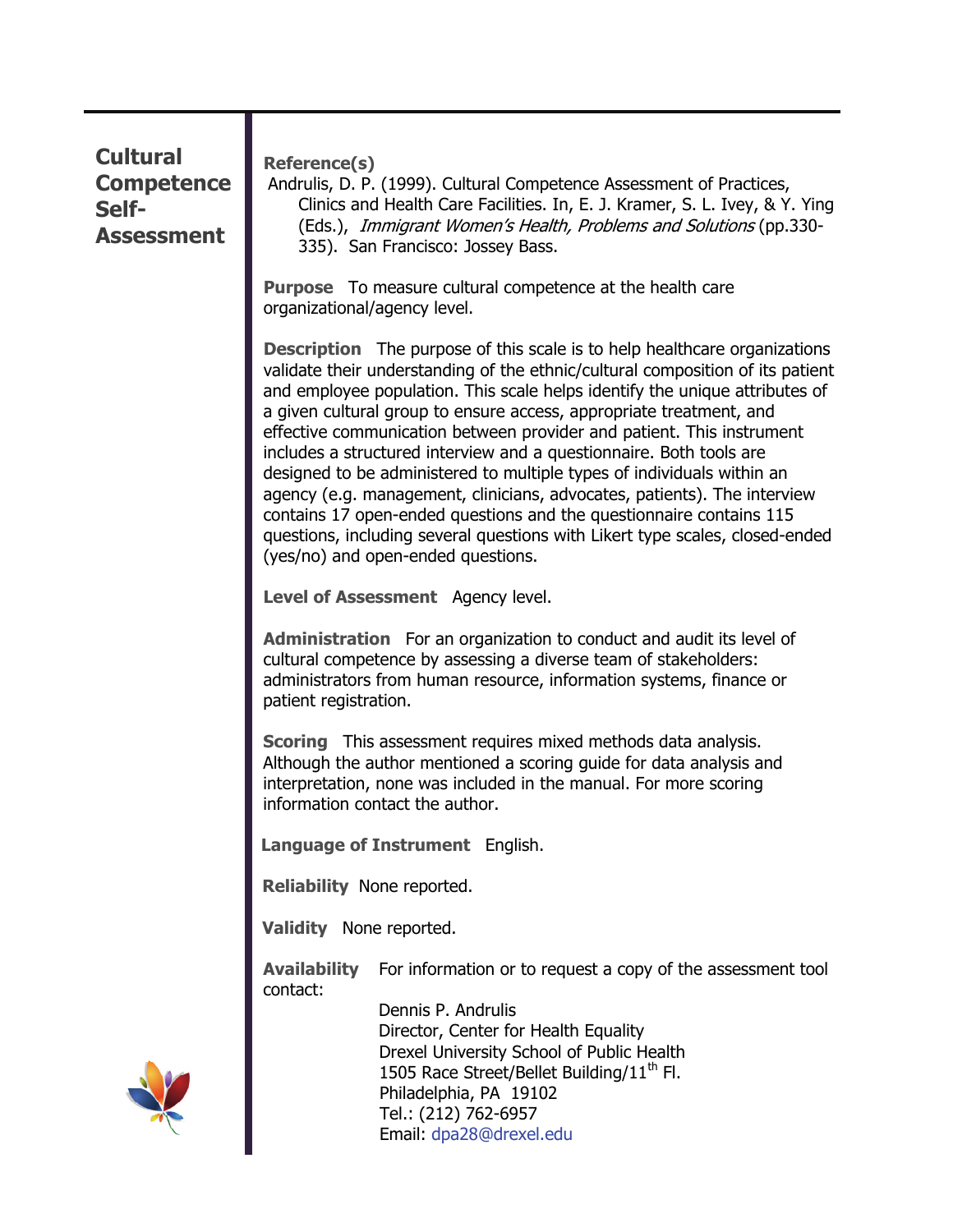#### **Cultural Competence Self-Assessment Questionnaire (CCSAQ)**

#### **Reference(s)**

Mason, J. L. (1995). Cultural Competence Self-Assessment Questionnaire: A Manual for Users. Portland State University, Research and Training Center on Family Support and Children's Mental Health.

**Purpose** To measure cultural competence at the agency level within organizations that serve children with disabilities and their families.

**Description** The Cultural Competence Self-Assessment Questionnaire is designed to assist service agencies working with children with disabilities and their families in self-evaluation of their cross-cultural competence. This measure is based on the Child & Adolescent Service System Program Cultural Competence Model, which describes cultural competency in four dimensions: attitude, practice, policy, and structure. The CCSAQ has been used to identify agency's cultural competence training needs. It utilizes six subscales: 1) knowledge of community, 2) personal involvement, 3) resources and linkages, 4) staffing, 5) organizational policies and procedures, and 6) community outreach.

**Level of Assessment** Agency level.

**Administration** Direct service providers and administrative staff working with children with disabilities and their families.

**Scoring** The method to score the CCSAQ is generally descriptive statistics because it includes a variety of Likert scales. Therefore, it is necessary to compute item averages and subscale means to obtain a general score based on the six subscales. The means can then be ranked to determine which item deserves consideration. This method allows for a ranking of subscales to prioritize areas in which interventions will be applied. Since there are two versions with many parallel items, comparisons and inferences can be made based on the similarities and differences of perspectives between direct service providers and administrative staff. In addition, authors recommend having a group discussion about priorities for change in order to place the findings in a site-specific perspective.

**Language of Instrument** English.

**Reliability** Internal consistency. For the CCSAQ, the majority of subscales have yielded coefficients alpha of .80 or higher.

**Validity** Content validity reported.

**Availability** For information or to request a copy of the assessment contact:



 James L. Mason Portland State University Graduate School of Social Work 5914 N. Commercial Avenue Portland, OR 97217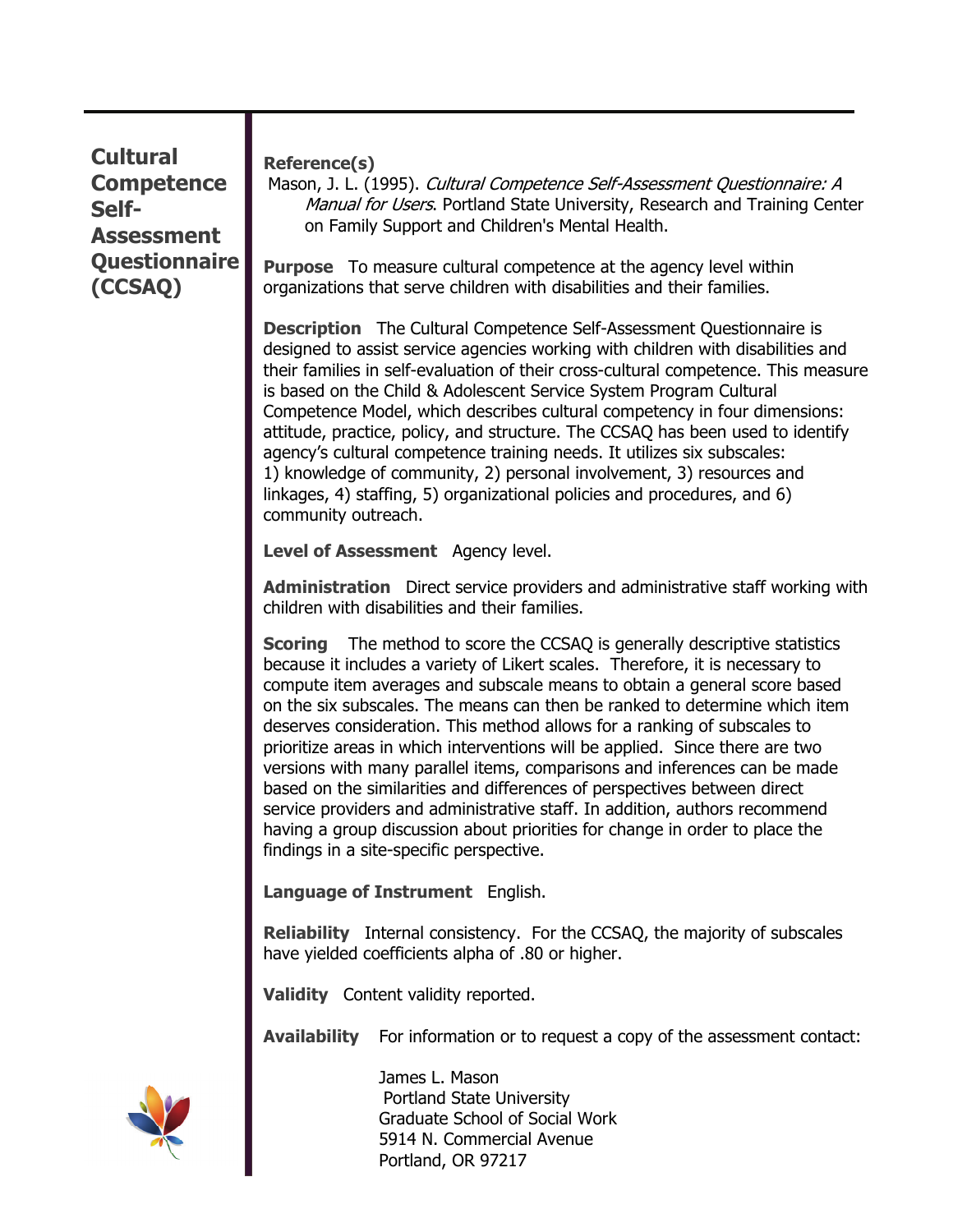| <b>Diversity</b><br><b>Mission</b><br><b>Evaluation</b><br><b>Questionnaire</b> | <b>Reference(s)</b><br>Ducker, D. G., & Tori, C. D. (2001). The Reliability & Validity of a<br>Multicultural Assessment Instrument Developed for a Graduate<br>Program in Psychology. Professional Psychology: Research and<br>Practice, 32(4), 425-432.                                                                                                                                                                                                                                                                                                                                            |
|---------------------------------------------------------------------------------|-----------------------------------------------------------------------------------------------------------------------------------------------------------------------------------------------------------------------------------------------------------------------------------------------------------------------------------------------------------------------------------------------------------------------------------------------------------------------------------------------------------------------------------------------------------------------------------------------------|
|                                                                                 | <b>Purpose</b> To measure cultural attitudes pertaining to multicultural matters<br>at graduate school level.                                                                                                                                                                                                                                                                                                                                                                                                                                                                                       |
|                                                                                 | <b>Description</b> The scale was developed to help academic institutions<br>assess their multiculturalism by measuring attitudes, beliefs and<br>experiences pertaining to diversity. Although designed for academic<br>institutions, the tool can be adapted, with appropriate modifications, for<br>use in health care centers, mental health agencies or other community<br>organizations. The DMEQ includes 26 questions on multicultural attitudes,<br>beliefs and experiences. Questions use a 4 point Likert scale format that<br>ranges from $4=$ strongly agree to $1=$ strongly disagree. |
|                                                                                 | Level of Assessment Educational Organization Level.                                                                                                                                                                                                                                                                                                                                                                                                                                                                                                                                                 |
|                                                                                 | <b>Administration</b> Education professionals at academic institutions.                                                                                                                                                                                                                                                                                                                                                                                                                                                                                                                             |
|                                                                                 | <b>Scoring</b> Contact the author for scoring information                                                                                                                                                                                                                                                                                                                                                                                                                                                                                                                                           |
|                                                                                 | Language of Instrument English.                                                                                                                                                                                                                                                                                                                                                                                                                                                                                                                                                                     |
|                                                                                 | Reliability Internal consistency reported.                                                                                                                                                                                                                                                                                                                                                                                                                                                                                                                                                          |
|                                                                                 | Validity Construct validity reported.                                                                                                                                                                                                                                                                                                                                                                                                                                                                                                                                                               |
|                                                                                 | <b>Availability</b> For information or to request a copy of the assessment tool<br>contact:<br>Dalia G. Ducker<br>Associate Dean for Academic Affairs<br>California School of Professional Psychology<br>Alliant International University<br>1 Beach Street/Suite 100<br>San Francisco, CA 94133<br>Tel.: 415-955-2149                                                                                                                                                                                                                                                                              |
|                                                                                 |                                                                                                                                                                                                                                                                                                                                                                                                                                                                                                                                                                                                     |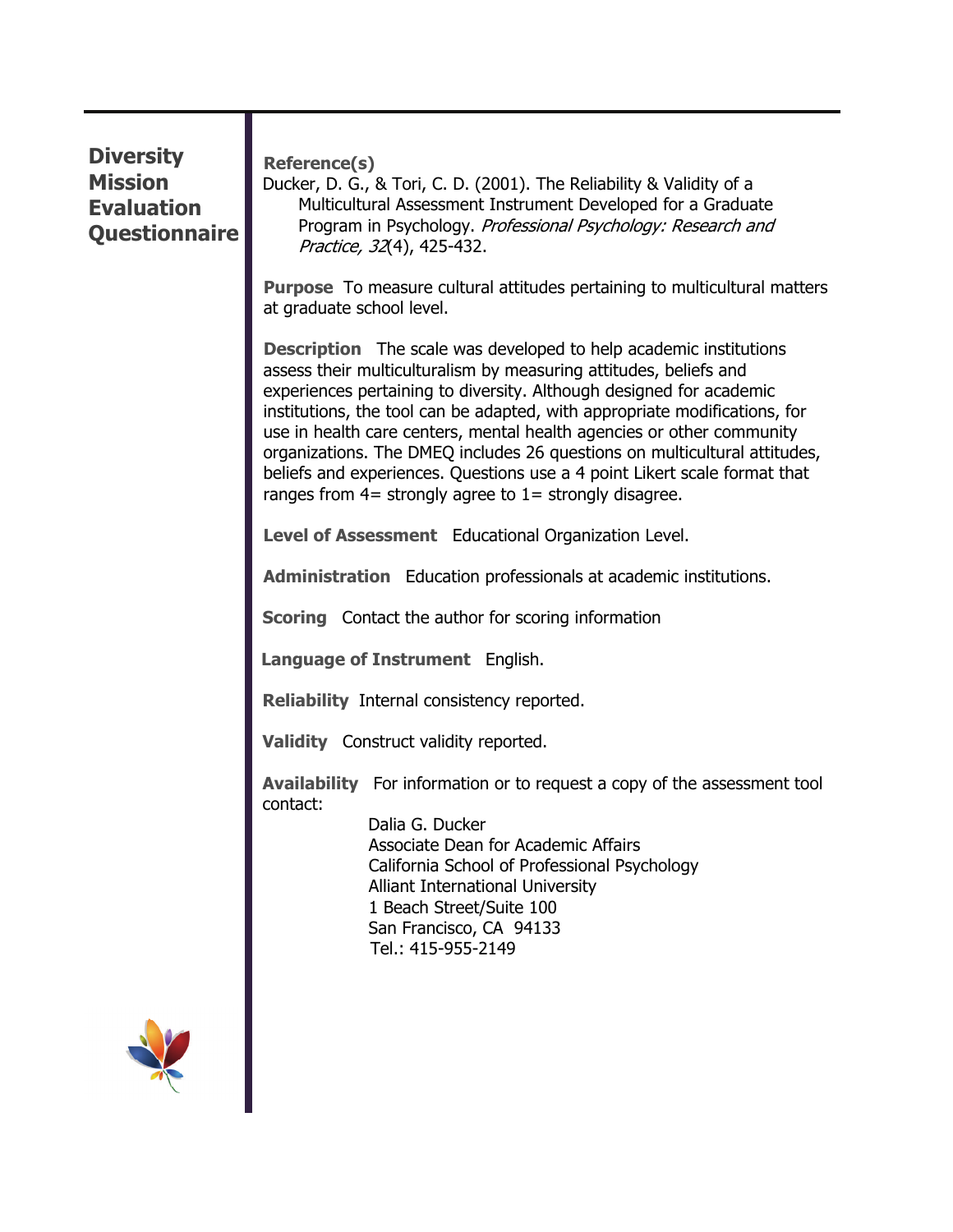#### **Multicultural Competence in Student Affairs (MCSA-P2)**

**Reference(s)** 

Pope, R., & Mueller, J. (2005). Faculty and Curriculum: Examining Multicultural Competence and Inclusion. Journal of College Student Development, 46(6), 679-688.

Pope, R., & Mueller, J. (2000). Development and Validation of Multicultural Competence in Student Affairs –Preliminary 2 Scales. Journal of College Student Development, 41 (6), 599-608.

**Purpose** To measure cultural competence at the agency/clinical level.

**Description** The scale was developed as an assessment tool to measure multicultural competence in a higher education context. It seeks to assess the competencies necessary for effective and multi-culturally sensitive work in student affairs. This 34-item instrument is designed to measure multicultural competence in student affairs practice. Participants use a 7 point Likert type rating scale (1= not at all accurate to  $7=$  very accurate) to describe themselves.

**Level of Assessment** Educational organization level.

**Administration** Student affairs professionals in institutions of higher learning.

**Scoring** The mean is calculated to get an overall score of the scale.

**Language of Instrument** English.

**Reliability** The internal consistency with an co-efficient alpha that ranges from .91 to .94.

**Validity** Content validity.

**Availability** For information or to request a copy of the scale contact: Raechele L. Pope, Associate Professor University of Buffalo, SUNY 482 Baldy Hall/North Campus Buffalo, New York Tel.: (716) 645-2471 x1095 Email: [rlpope@buffalo.edu](mailto:rlpope@buffalo.edu)

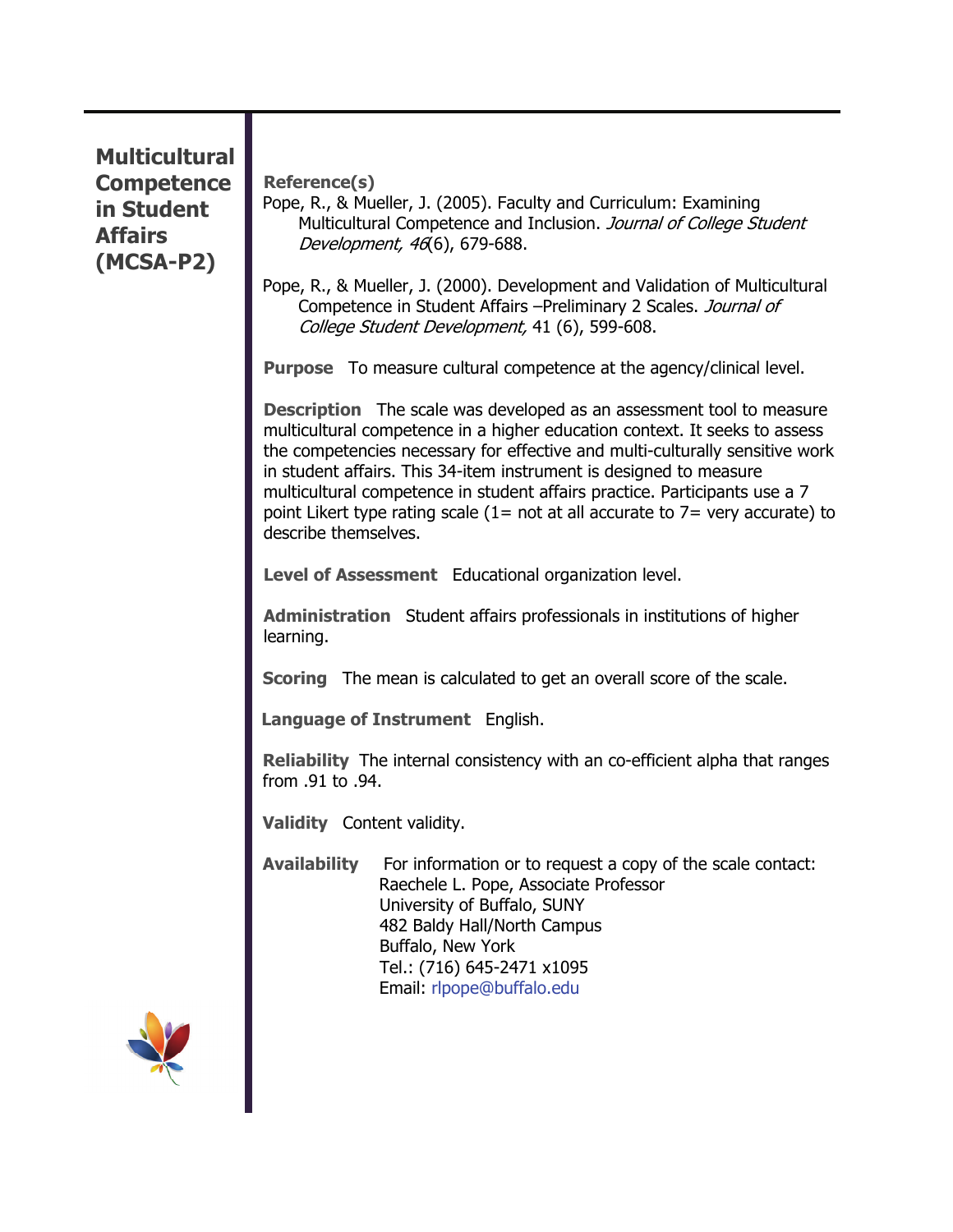## **Provider Level**

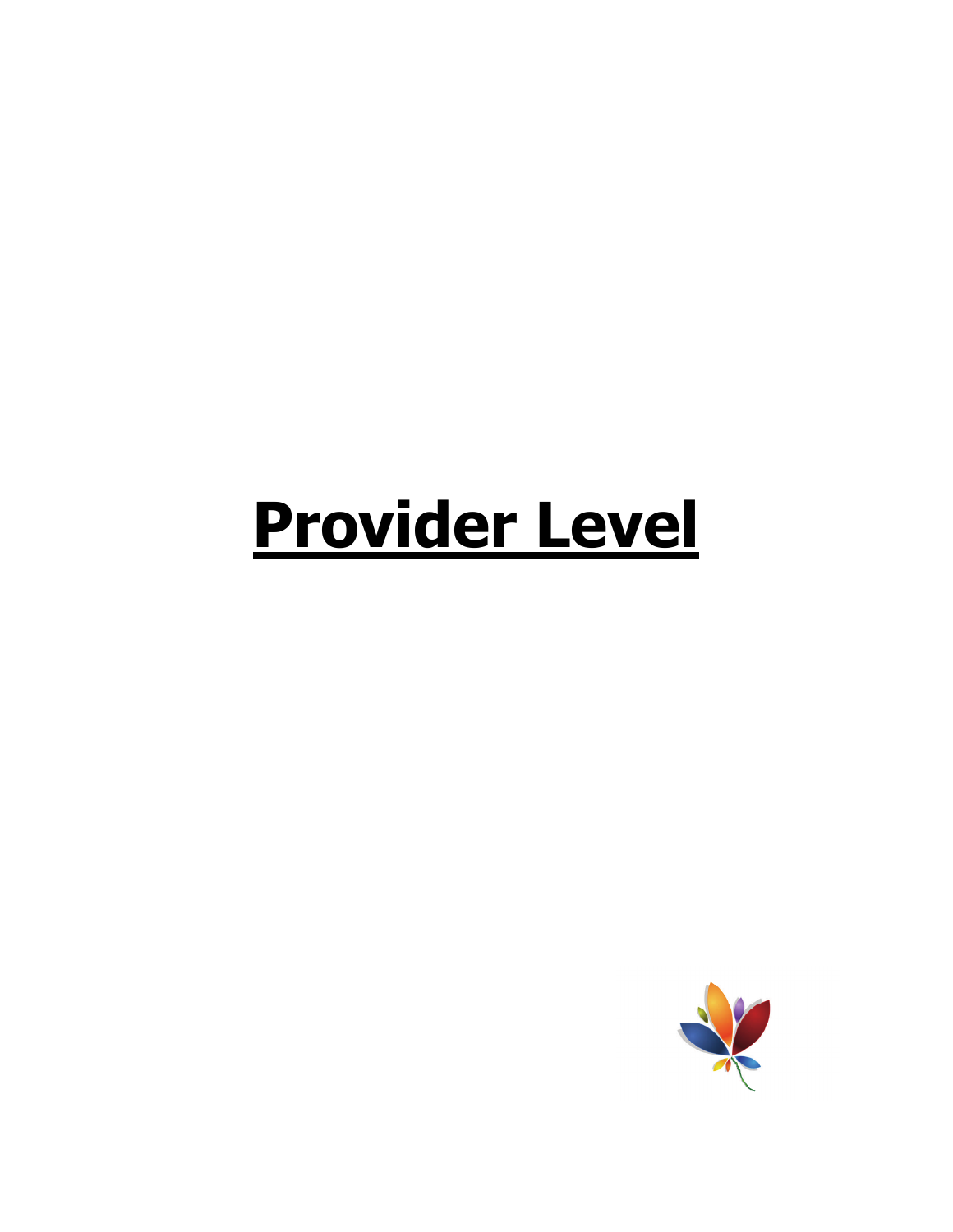### **Cultural Self-Efficacy Scale (CSES) Reference(s)**  Bernal, H. & Froman, R. (1987). Influences on the Cultural Self-Efficacy of Community Health Nurses. Journal of Trans-cultural Nursing, 4(2), 24-31. **Purpose** To measure the perceived sense of self-efficacy of community health nurses caring for culturally diverse clients. **Description** The Cultural Self-Efficacy Scale was developed to measure nurses' level of self-efficacy in caring for three diverse cultural groups (Latinos, African-Americans and Southeast Asians). The 30 statements developed from the trans-cultural nursing literature, represented key concepts, knowledge and skills in trans-cultural nursing care. Scale items were grouped into three sections: 1) knowledge of cultural concepts, 2) knowledge of cultural patterns and 3) skills in performing key trans-cultural nursing functions. Scale contains 16 behavioral statements where respondents are asked to rate their feelings of self efficacy within a 5 point Likert rating scale. This self-report in self efficacy scale ranges from  $1=$  very little confidence to 5= quite a lot of confidence. Higher scores correspond to respondents' perceiving higher levels of cultural self-efficacy.  **Level of Assessment** Agency level. **Administration** Nursing faculty. **Scoring** Contact the author for scoring information. **Language of Instrument** English. **Reliability** Internal consistency reported. The coefficient alpha for the total scale is .97.  **Validity** Construct validity reported. **Availability** For information or to request a copy of the scale contact: Robin Froman Consultant and Interim Director Center for Nursing Scholarship University of Connecticut School of Nursing Tels.: (860) 486-3716 or (707) 433-1402 Email: [RFD@vbbn.com](mailto:RFD@vbbn.com)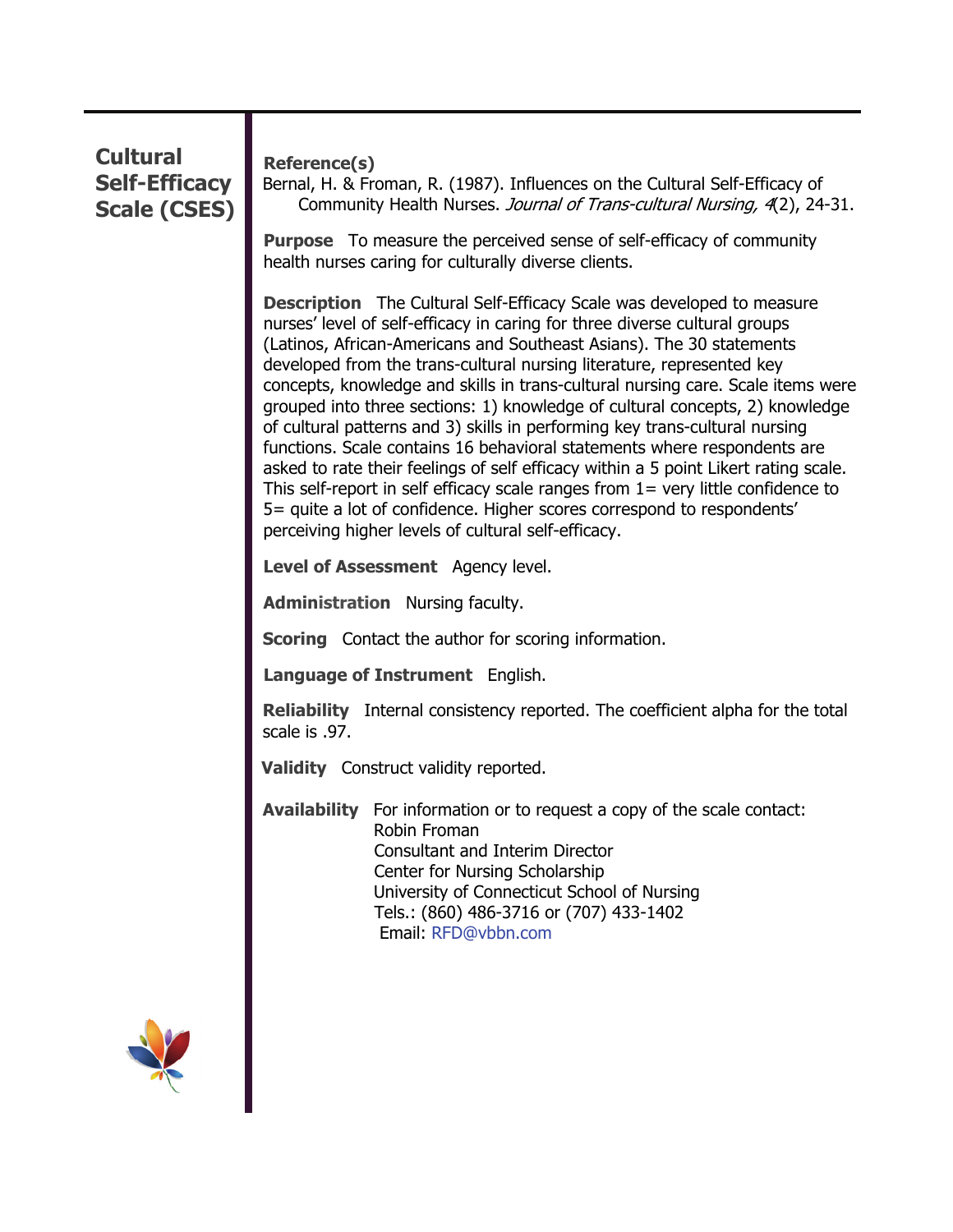#### **Measuring Cultural Awareness in Nursing Students**

**Reference(s)** 

 Krainovich-Miller, B., Yost, J., Norman, R., Auerhahn, C., Dobal, M., Rosedale, M., Lowry, M., Moffa, C. (2008). Measuring Cultural Awareness of Nursing Students: A First Step Toward Cultural Competency. Journal of Transcultural Nursing 19, 250-258.

**Purpose** To measure cultural competence at the agency/clinical level.

**Description** The cultural awareness scale was developed to measure outcomes of a program to promote multicultural awareness among nursing faculty and students. A 36 item scale utilizing a 7 point Likert response format ranging from  $1=$  strongly disagree to  $7=$  strongly agree. Subscales include: general educational experiences, aware of attitudes, classroom and clinical instruction, research issues, clinical practice.

**Level of Assessment** Educational Institution level.

**Administration** Nursing faculty.

**Scoring** Contact the author for scoring information.

**Language of Instrument** English.

**Reliability** Internal consistency. The co-efficient alpha for this scale is .91.

**Validity** Content validity.

**Availability** For information or to request a copy of assessment contact: Lynn Rew School of Nursing The University of Texas @ Austin 1700 Red River Austin, Texas 78701-1499 Email: ellerew@mail.utexas.edu

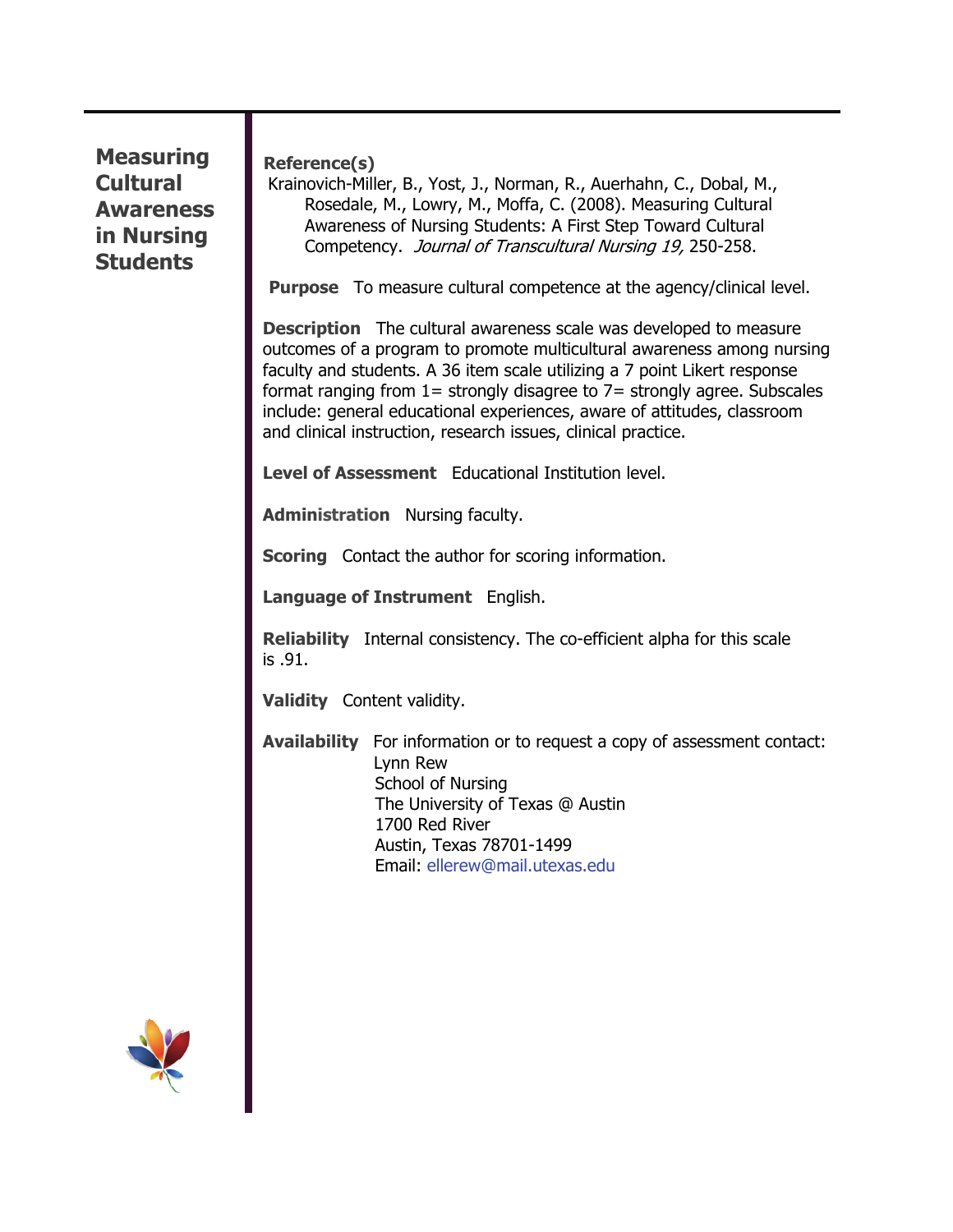**Multicultural Counseling Self-Efficacy Scale - Racial Diversity Form (MCSE-RD)** 

**Reference(s)** 

Sheu, H., & Lent, R. (2007). Development and Initial Validation of the Multi-Counseling Self-Efficacy Scale-Racial Diversity Form. Psychotherapy Theory, Research, Practice, Training, 44(1), 30-45.

**Purpose** To measure cultural competence of counseling programs at agency level.

**Description** The Multicultural Counseling Self-Efficacy Scale - Racial Diversity Form (MCSR-RD) was developed to assess ability to counsel racially diverse clients. This tool seeks to clarify issues important to multicultural counseling and therapy researchers/trainers, as well as the potential impact of multi-cultural knowledge and awareness on trainees' perceived and actual multi-cultural skill use. The MCSE-RD contains 60 items assessing content specific self-efficacy (46 items) and coping efficacy (14 items). The content-specific domain was subdivided into (a) a general sub-domain (basic skills, therapeutic relationship, session management skills, termination and referral) and (b) a culturally specific sub-domain (multicultural assessment, test interpretation/case conceptualization/goal setting, and multicultural interventions). Using a 0-9 scale, respondents were instructed to indicate how much confidence they have in their ability to do each of these activities at the present time, rather than how they might perform in the future.

**Level of Assessment** Mental health clinicians.

**Administration** Mental health care clinicians.

**Scoring** Total scale score ranging from 0 to 9 was calculated by averaging participants' responses.

**Language of Instrument** English.

**Reliability** Internal consistency reported.

**Validity** Convergent validity reported.

**Availability** For information or to request a copy of the assessment tool contact:

> Hung-Bin Sheu Dept. of Counseling and Personnel Services 3214 Benjamin Building University of Maryland College Park, MD 20742 Email: [hbsheu@umd.edu](mailto:hbsheu@umd.edu)

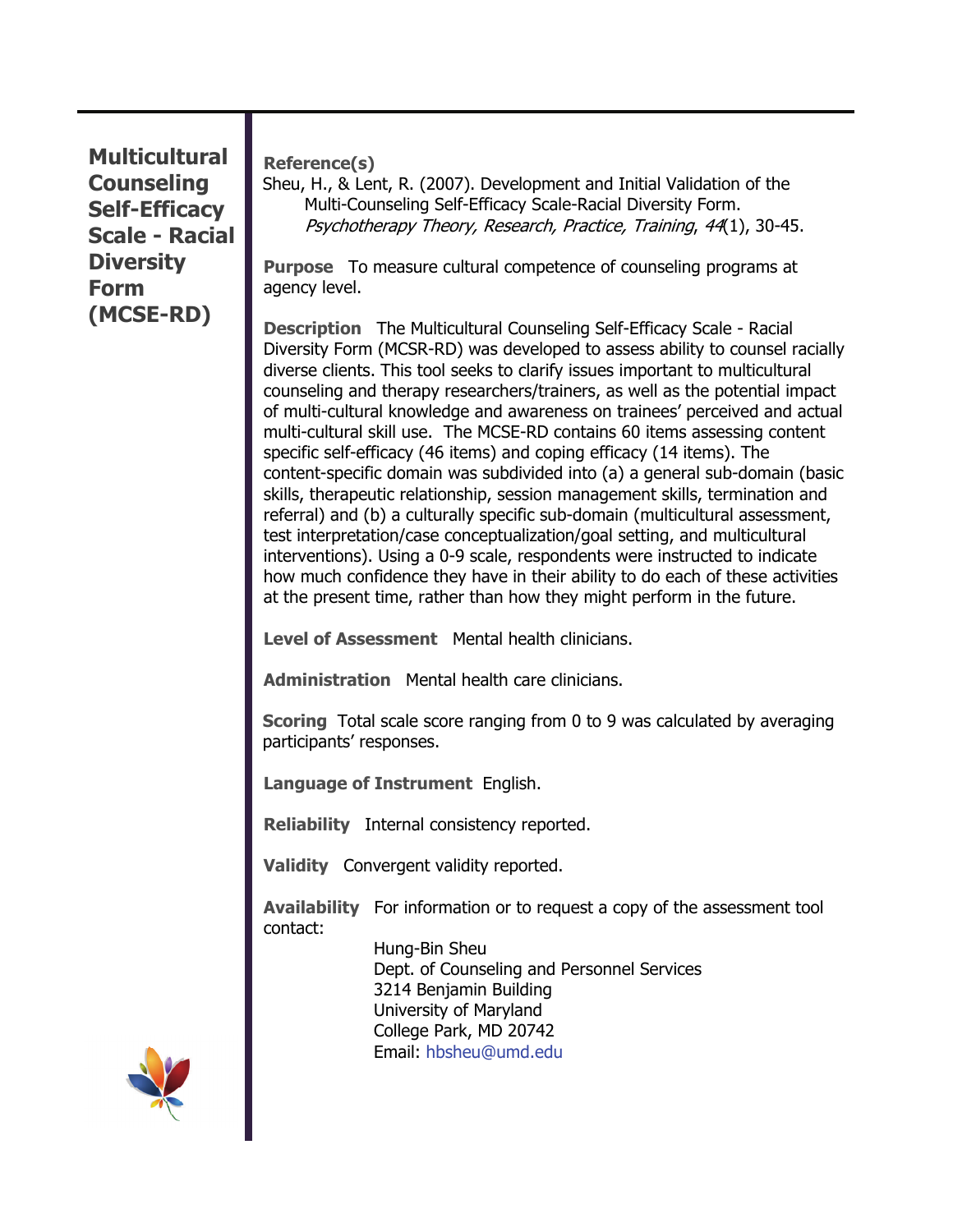## **Consumer Level**

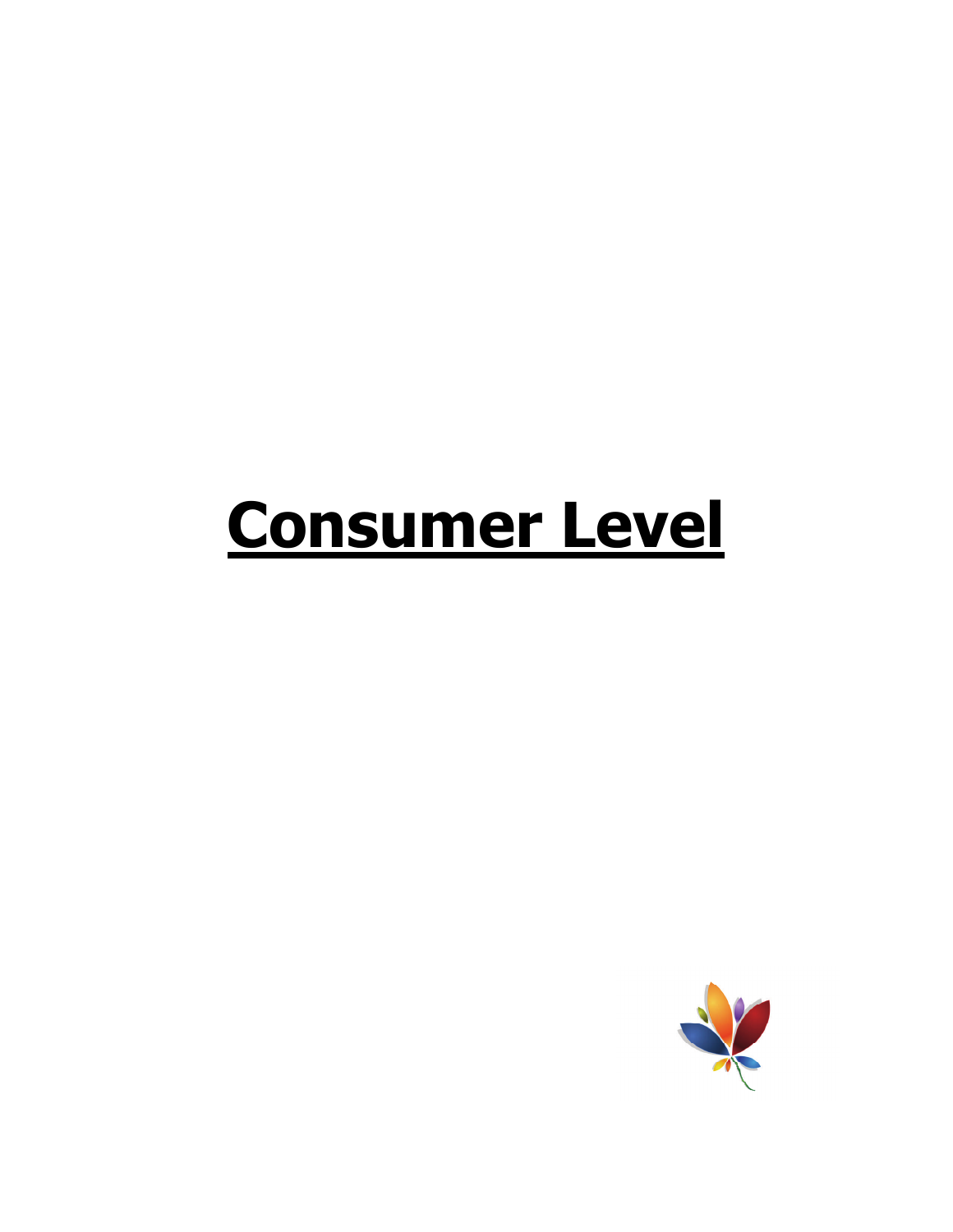| <b>Client</b><br><b>Cultural</b><br><b>Competence</b><br><b>Inventory</b> | <b>Reference(s)</b><br>Switzer, G., Scholle, S., Johnson, B., & Kelleher, K. (1998). The Client<br>Cultural Competence Inventory: An Instrument for Assessing Cultural<br>Competence in behavioral managed Care Organizations. Journal of<br>Child and family Studies, 7(4), 483-491.                                                                                                                                                                                                                                                                                                   |
|---------------------------------------------------------------------------|-----------------------------------------------------------------------------------------------------------------------------------------------------------------------------------------------------------------------------------------------------------------------------------------------------------------------------------------------------------------------------------------------------------------------------------------------------------------------------------------------------------------------------------------------------------------------------------------|
|                                                                           | <b>Purpose</b> To measure cultural competence of mental health clinicians<br>from the parent/caregiver's perspective.                                                                                                                                                                                                                                                                                                                                                                                                                                                                   |
|                                                                           | <b>Description</b> The measurement tool was developed to assess a client-<br>based measure of culture competence which focuses on the client's<br>perceptions of the care provided by therapists, agencies and health plans.<br>Twelve cultural competence items averaged to form a scale ranging from<br>1= never true to 5= always true. These twelve items fall under three<br>domains: community and family Involvement; respect for cultural<br>differences; and easy access to care. Higher scores correspond to<br>respondents' perceiving higher levels of cultural competence. |
|                                                                           | Level of Assessment Mental health care setting.                                                                                                                                                                                                                                                                                                                                                                                                                                                                                                                                         |
|                                                                           | <b>Administration</b> Parents/caregivers of children receiving mental health.                                                                                                                                                                                                                                                                                                                                                                                                                                                                                                           |
|                                                                           | <b>Scoring</b> Contact the author for scoring information.                                                                                                                                                                                                                                                                                                                                                                                                                                                                                                                              |
|                                                                           | Language of Instrument English.                                                                                                                                                                                                                                                                                                                                                                                                                                                                                                                                                         |
|                                                                           | <b>Reliability</b> Internal consistency reported. The Cronbach's alpha was for<br>the entire scale was .76.                                                                                                                                                                                                                                                                                                                                                                                                                                                                             |
|                                                                           | Validity Content validity reported.                                                                                                                                                                                                                                                                                                                                                                                                                                                                                                                                                     |
|                                                                           | <b>Availability</b> For information or to request a copy of the inventory<br>contact:                                                                                                                                                                                                                                                                                                                                                                                                                                                                                                   |
|                                                                           | Galen E. Switzer<br>Iroquois Blvd. #502<br>3600 Forbes Avenue<br>University of Pittsburgh medical center<br>Pittsburgh, PA 15213<br>Email: gswitzer@vms.cis.pitt.edu                                                                                                                                                                                                                                                                                                                                                                                                                    |
|                                                                           |                                                                                                                                                                                                                                                                                                                                                                                                                                                                                                                                                                                         |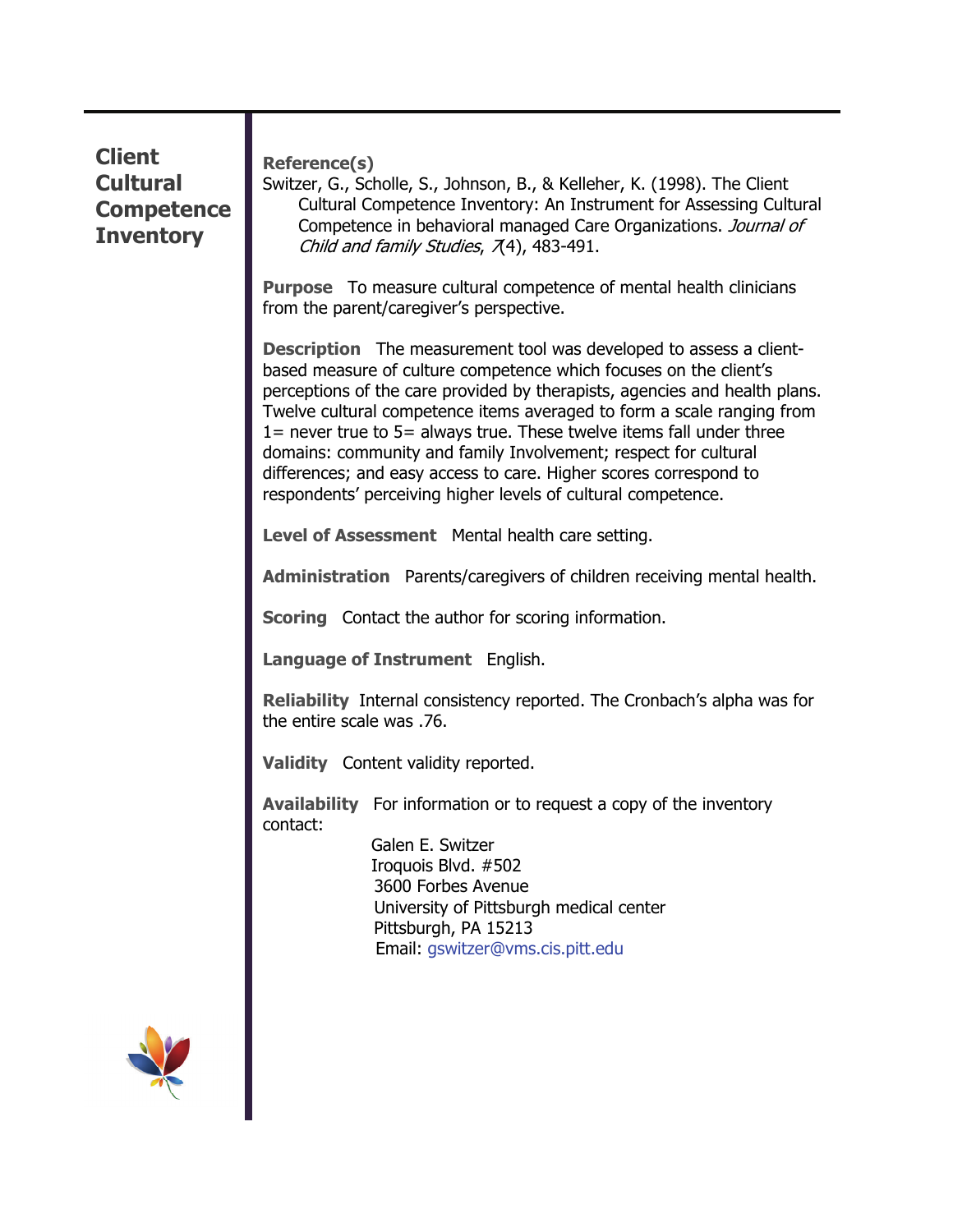| <b>Consumer-</b><br><b>Based</b><br><b>Cultural</b><br><b>Competency</b><br><b>Inventory</b> | <b>Reference</b><br>Cornelius, L., Booker, T., Arthur, T., Reeves, I., & Morgan, O. (2004). The<br>Validity and Reliability Testing of a Consumer-Based Cultural<br>Competence Inventory, Research on Social Work Practice, 14(3),<br>201-209.                                                                                                                                                                                                                                                                                                                                                                                                                                                                              |
|----------------------------------------------------------------------------------------------|-----------------------------------------------------------------------------------------------------------------------------------------------------------------------------------------------------------------------------------------------------------------------------------------------------------------------------------------------------------------------------------------------------------------------------------------------------------------------------------------------------------------------------------------------------------------------------------------------------------------------------------------------------------------------------------------------------------------------------|
|                                                                                              | <b>Purpose</b> To measure consumers' perceptions of cultural competency of<br>mental health providers.                                                                                                                                                                                                                                                                                                                                                                                                                                                                                                                                                                                                                      |
|                                                                                              | <b>Description</b> The measurement tool was developed to assess the cultural<br>competency of mental health care providers as determined by adult<br>consumers of mental health services. This is a 52-item scale comprised of 8<br>subscales: awareness of patients' culture (13 items), respectful behavior (8<br>items), language interpreter issues (4 items), understanding of indigenous<br>practices (4 items), consumer involvement (5 items), acceptance of cultural<br>differences (6 items), community outreach (4 items), and patient-provider-<br>organization interactions (8 items). This measure was developed for use<br>among subcultures (e.g. Latinos/as, Asian Americans) within the United<br>States. |
|                                                                                              | Level of Assessment Provider-patient interaction level.                                                                                                                                                                                                                                                                                                                                                                                                                                                                                                                                                                                                                                                                     |
|                                                                                              | <b>Administration</b> Mental health consumers.                                                                                                                                                                                                                                                                                                                                                                                                                                                                                                                                                                                                                                                                              |
|                                                                                              | <b>Scoring</b> Contact the author for scoring information.                                                                                                                                                                                                                                                                                                                                                                                                                                                                                                                                                                                                                                                                  |
|                                                                                              | <b>Language of Instrument</b> English, but has been translated into Flemish,<br>French, Korean and Spanish.                                                                                                                                                                                                                                                                                                                                                                                                                                                                                                                                                                                                                 |
|                                                                                              | <b>Reliability</b> Internal consistency reported.                                                                                                                                                                                                                                                                                                                                                                                                                                                                                                                                                                                                                                                                           |
|                                                                                              | Validity Content validity reported.                                                                                                                                                                                                                                                                                                                                                                                                                                                                                                                                                                                                                                                                                         |
|                                                                                              | <b>Availability</b> For information or to request a copy of the inventory<br>contact:<br>Llewellyn J. Cornelius<br>University of Maryland/School of Social Work<br>525 W. Redwood Street<br>Baltimore, Maryland 21201<br>Tel.: 410-706-7610<br>Email: Icorneli@ssw.umaryland.edu                                                                                                                                                                                                                                                                                                                                                                                                                                            |
|                                                                                              |                                                                                                                                                                                                                                                                                                                                                                                                                                                                                                                                                                                                                                                                                                                             |

П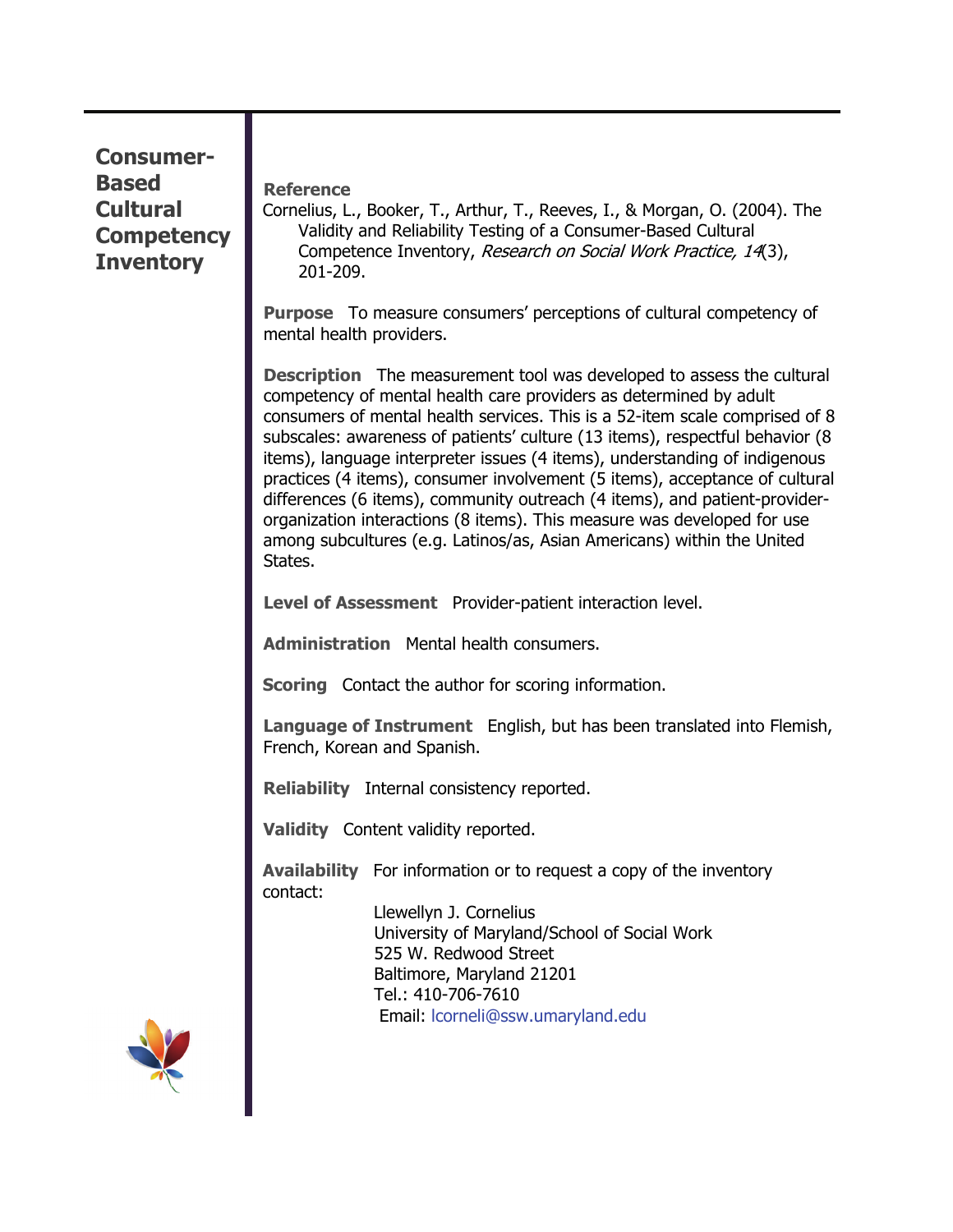# **Medical School Curricula**